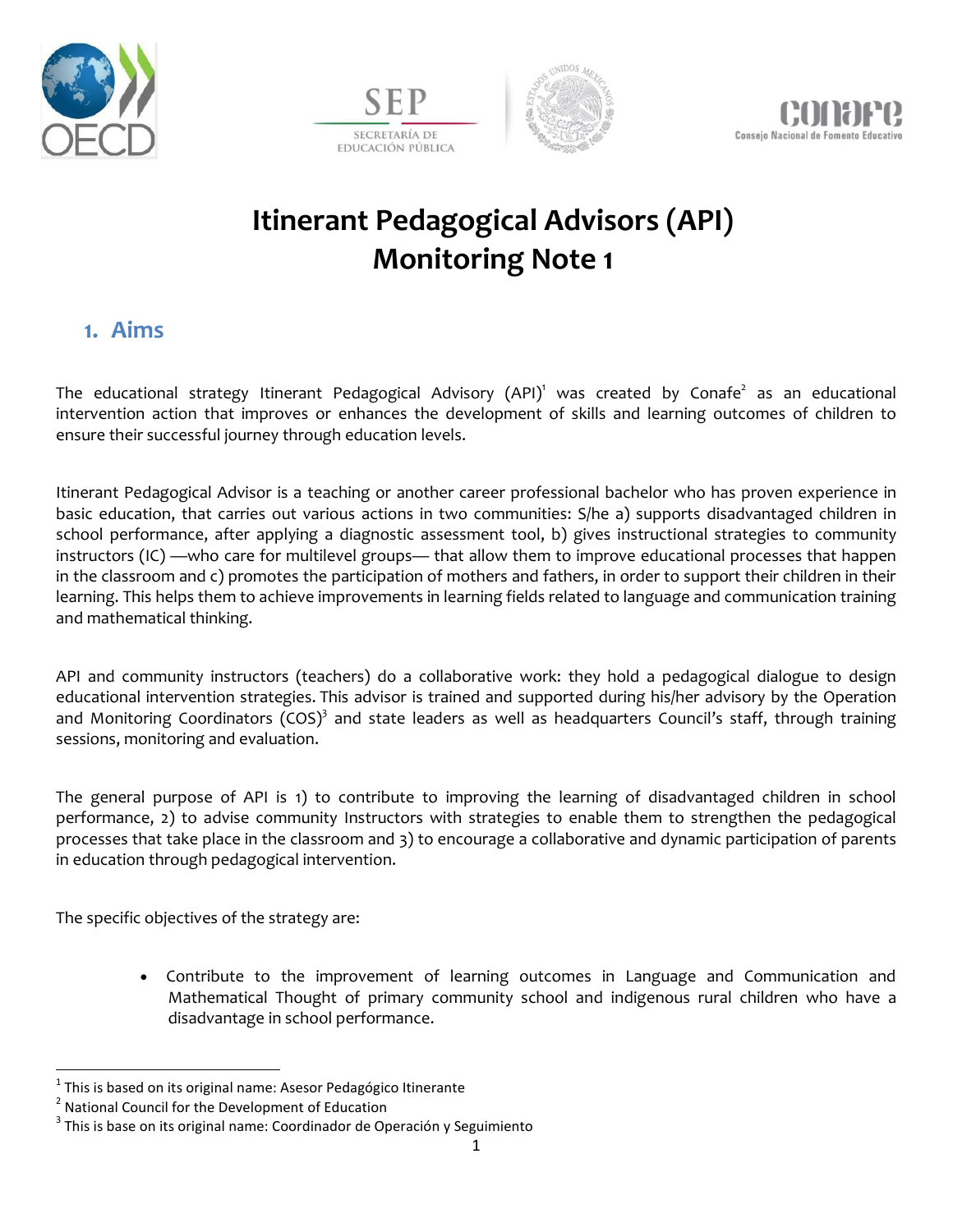







- Contribute to the development of language and communication topics. (Mathematical Thought and Expression and Art Appreciation of third grade students in preschool, where applicable).
- Strengthen the teaching practices of community instructors to improve pedagogical processes that happen in the classroom.
- Support community instructors in identifying learning needs of students, as well as development of plans to improve teaching and learning.
- Promote parenting skills among parents to foster a better relationship within the family for the benefit of the development of children's learning.
- Provide parents with basic guidelines to get involved in the educational process of their children.

Conafe's Itinerant Pedagogical Advisory strategy is part of the National Development Plan - specifically in the National Goal: Mexico with Quality Education in its Strategy *3.1.5. "Reduce dropout, improve terminal efficiency at each educational level and increase transition rates from one level to another"* that defines two lines of action:

- *Expand the operation of tutorial support systems in order to reduce dropout rates of students and encourage timely completion of their studies.*
- *Establish programs to support students who present academic deficiencies and strengthen the development of study habits among students.*

Likewise, the Itinerant Pedagogical Advisory is aligned to the Conafe's rector axis No. 1 "Quality and Educational Inclusion" that seeks to:

- *Continuously improve the processes of teaching and learning within the Community Education Model*
- *Offer students training commensurate with their level of development, needs and expectations, so inclusive, professional and modern.*

That is why Conafe continues this strategy that was designed from the critical analysis of experiences and results that others countries have shared in international forums as well as the knowledge accumulated by Conafe in implementing specific actions to improve teaching and learning in rural communities.

# **2. Leadership and partners**

Conafe starts Itinerant Pedagogical Advisory's implementation as exploratory phase in the state of Guerrero in the 2008-2009 school year and has been gradually expanding to other states of country: 11 states in 2009-2010 school year), 14 states in 2010-2011 and 2011-2012 cycles. Finally, in the beginning 2012-2013 school year API was implemented in all 31 states of México in Conafe's primary school services located in rural and indigenous areas.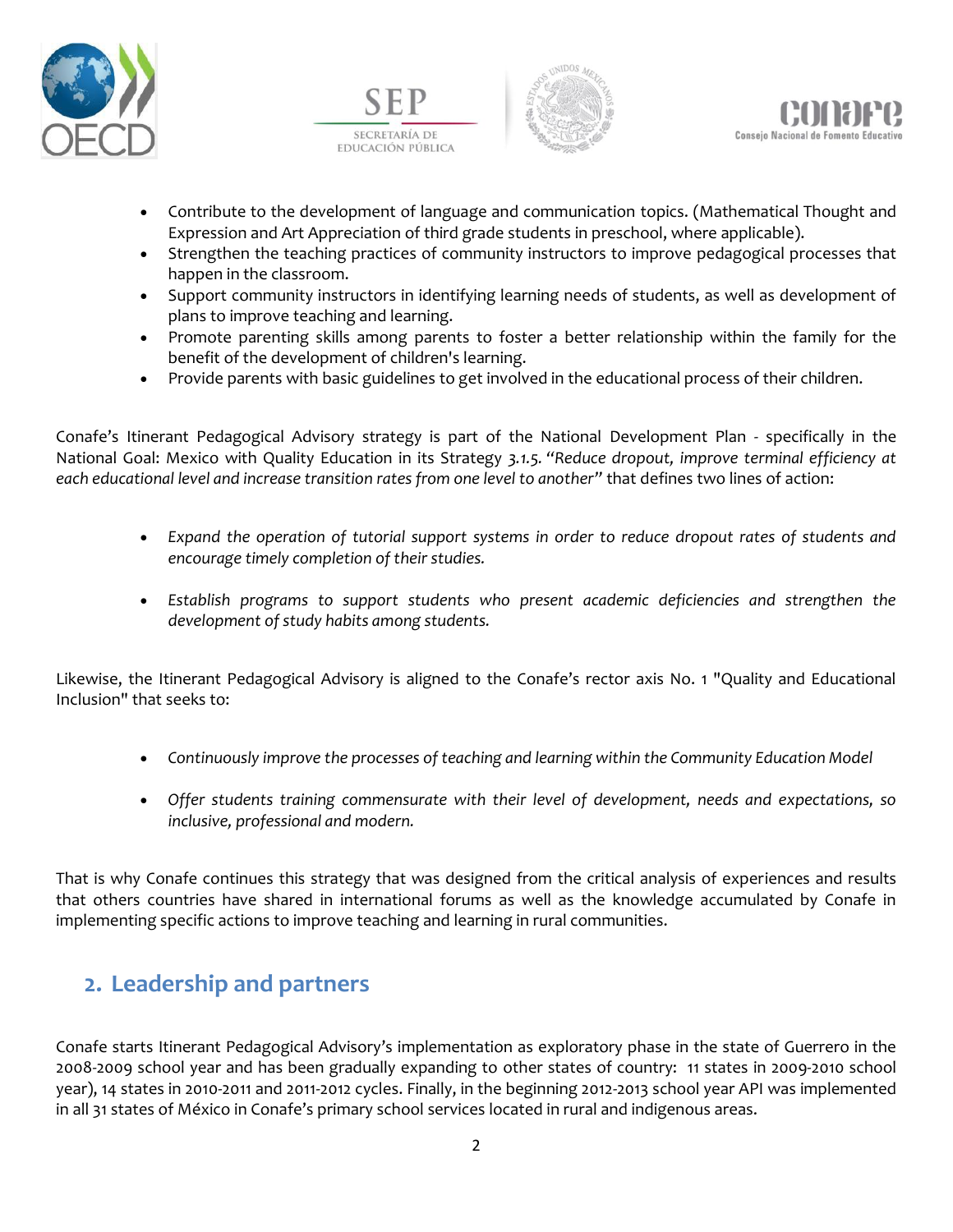







After 5 cycles, 3,415 API have attended 5,843 community services and 80.099 students.

In the 2011-2012 school year, Conafe coordinated with the Ministries of Education of 16 states to share this strategy in general education services, serving 3,622 schools, 123,072 students with 1,830 API.

# **3. Strategies and activities**

The API is, generally, a young person with a college degree from a teacher training institution. Also, could be an excommunity instructor with a college degree or just someone interested in participate with a bachelor degree and proved experience teaching basic education. Community work experience is not a prerequisite for the API, but it is essential to have a vocation of service and openness to identify the specific requirements of the beneficiaries of the strategy.

API is defined as a facilitator, tutor or mentor who guides, directs and helps to find resources to solve and output processes of change and educational improvement (Martinez, 2003; Topping, 2000). In general terms, s/he must

possess skills to perform duties, which means an organized set of knowledge, skills, attitudes and values at stake in a coordinated manner to meet the demands of the context and perform tasks properly (OECD, 2002). In that sense, the API should show in their performance generic professional skills, a result of their training path.

As can be seen in the diagram beside, the API project intends to offer academic reinforcement by conducting interventions that involve students, Instructors and parents. It also aims at impacting the basic education system as a whole by increasing the field experience of college graduates who will be entering the regular education system as private or public school teachers.

**Figure 1:** Interactions between communities, education and context<sup>4</sup>

 $\overline{a}$ 



<sup>4</sup> *National Assessment of Academic Achievement in School Centers* (ENLACE based on its original name) is an standardized national evaluation that, at the elementary level, is applied to children from third to sixth grade. It is based on the official Language and Math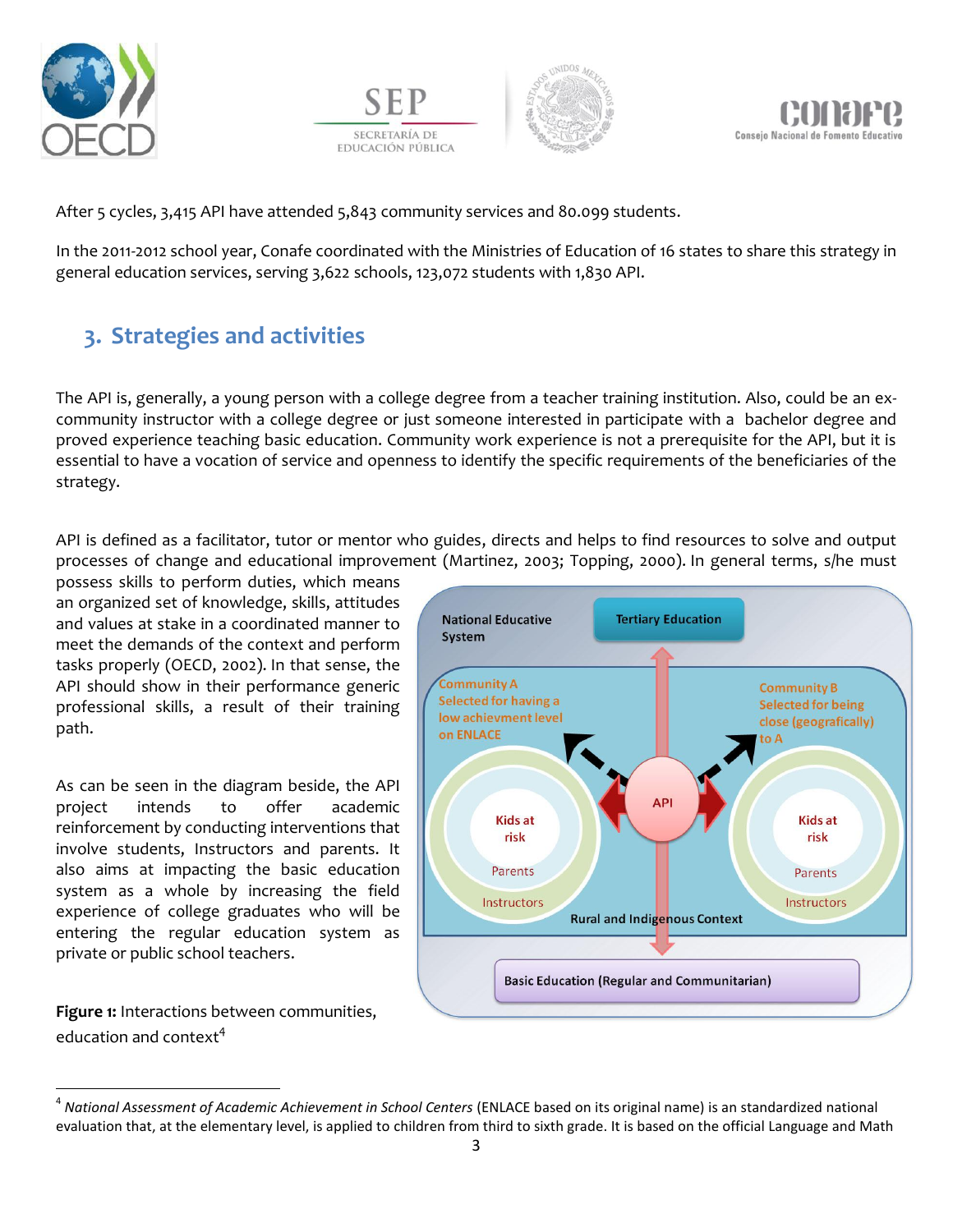

 $\overline{\phantom{a}}$ 

SECRETARÍA DE EDUCACIÓN PÚBLICA





# **3.1.Theory of change**

API positively affects school performance of children through educational intervention planned and coordinated with students, educational figures and parents, which implies an ecological model that considers all living areas resulting from interactions between the agents involved (Bronfenbrenner, 1987).

The pedagogical model of Itinerant Pedagogical Advisory has a socio-constructivist approach based on the following assumptions:

- It recognizes the central role of the subject in the construction of their own knowledge, so that the fundamental task of the API is to create environments that allow building their own awareness, from their approach to cognitive objects. In that sense, the prior knowledge is a key element in planning learning activities and resources that are meaningful to students, educational figures and parents. API pedagogical actions are characterized by promoting meaningful learning: create the conditions of possibility of linking new learning to previously established cognitive structure. Hence the importance of recognizing the prior knowledge of the learners: to establish the bridges that allow making sense of new developments. Perspectives in this vision have been manifold but "the subject constructs information from what is already known" (Jonnaert, 2001: 10).
- The context largely determines the type of pedagogical intervention. Pedagogical decisions to promote the construction of knowledge should be taken in the different realities that develop counseling.
- The development of skills and learning is possible through interactions in social practices which promote dialogue, cooperation, knowledge mobilization and creation of meaning. The API assumes a role of mediator between the learner and the social practices in which students perform to cause the mobilization of knowledge and skills development (Rogoff, 1993).

Conafe is an agency of the Federal Government, and part of its authority is to investigate, develop, implement, operate and evaluate new educational models that help to expand and improve education. To promote education with equity and quality in isolated communities with greater needs, innovation is a particularly favorable condition, reason why Conafe has developed different innovative programs and community education activities as Itinerant Pedagogical Advisory strategy that joins to improve the learning achievements of students showing performance levels below average and at risk of disapproval or dropouts

Part of the design of the Itinerant Pedagogical Advisory is based on the Finnish model of individualized attention to students. To best suit the needs of each child, the Finns settled systemic detection for learning problems and disadvantages, and apply a series of tests to students, so that "If there are problems in learners will identify and address time : early enough to hit better "(Andere, 2010:66 ) . Children who show greater disadvantages receive specialized classes in regular schools, with teachers who advise them on an individual basis. This scheme allows

curriculum and also evaluates a third subject that varies each year (Environmental Science in 2008, Civic and Ethic in 2009 and History in 2010). Its purpose is to create a unified national indicator that provides comparable information about students' knowledge and skills in those areas of knowledge.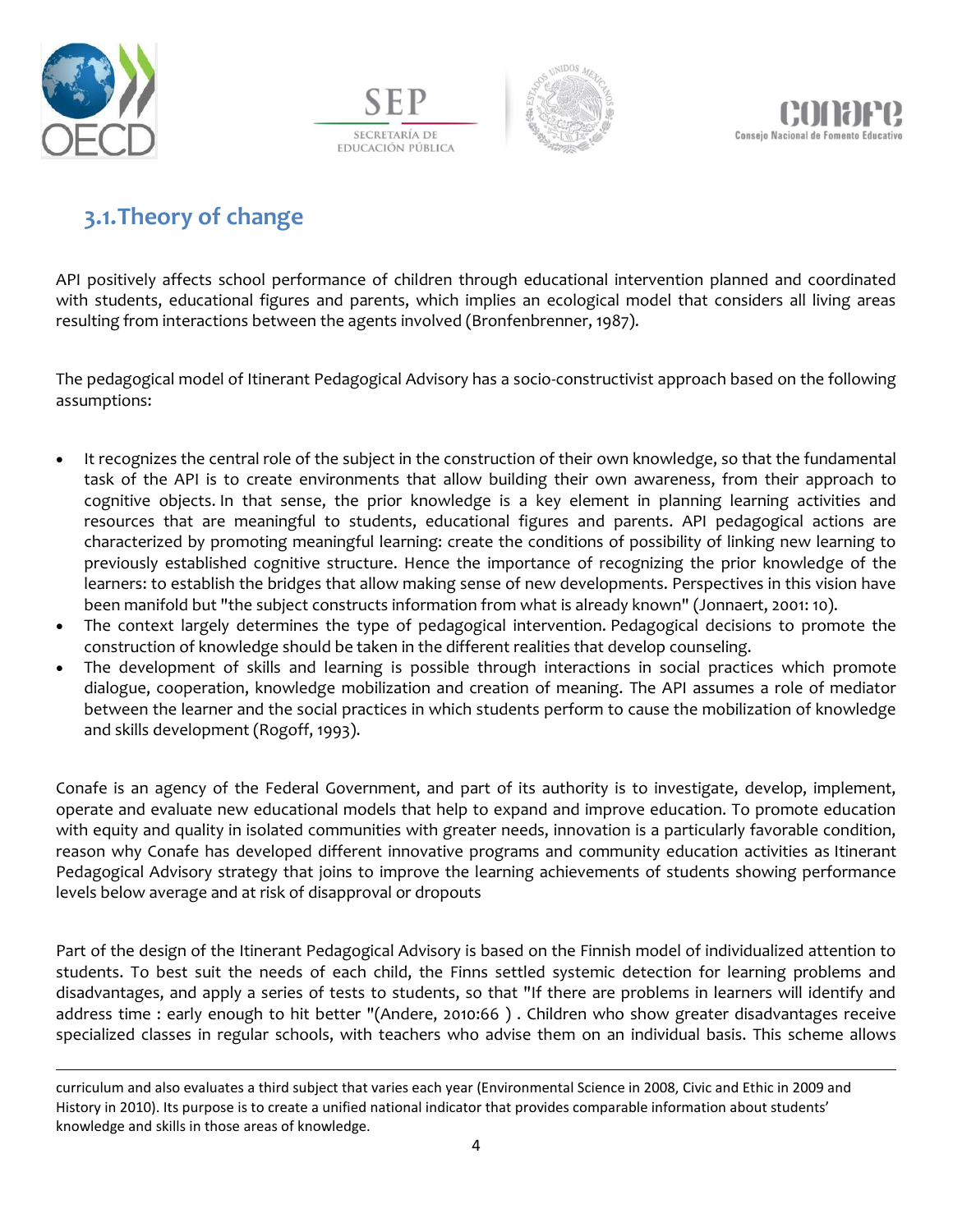







keeping students integrated with the other students and community but always with the advice of a pedagogical advisor. This special teachers are present throughout the school year to provide personalized advice to students, teachers and parents (Paul, 2007), and can serve a number of students not exceeding five.<sup>5</sup>

Another antecedent of Itinerant Pedagogical Advisory is Conafe's project "Educational Residencies for Multigrade Rural Primary School", that was created under the Alliance for Quality Education, as one of compensatory actions for equity in basic education and to the need to improve the learning of children living in highly marginalized communities and studying in multigrade classrooms (Conafe, 2009) . In this project, graduates of normal schools and institutions of higher education provided educational support and community service. Each resident:

- Planned the intervention with the teacher
- Developed a diagnostic profile for each student
- Applied remedial activities with children presenting educational backwardness and identified deficiencies in its development
- Supported the educational use of information and communication technologies (TIC)
- Participated in the development of training materials for Spanish and math based on a multigrade approach and shared innovative recommendations to work in groups
- In the community, supported training and participation strategies to the parents in the educational process of their children.

Pedagogical Advisors have obtained results which are reflected in school assessments and ENLACE, as well as declining repetition and dropout. They have also achieved to strengthen teaching skills and to guide parents to involve actively into their children's learning and development. In addition, there have been unanticipated positive side impacts and have given added value to the strategy, among them the following:

- They enhance the learning of students who do not receive personalized advice from the API, since the community instructor implements the strategies and recommendations that allows the advisor to improve learning for all students.
- It strengthens the pedagogical community instructors who do not receive direct support from the API, because the advisor participates in mentoring meetings attended by all instructors in the region, where s/he conducts workshops and training activities. The topics taught API and pedagogical workshops and community instructors provide specific recommendations for working with materials and literature, as well as specific teaching strategies to develop communication skills and mathematics. The meetings promote dialogue, analysis and reflection on strategies for improving learning. On the other hand, in many cases, instructors advised by the API informally share with other educational figures their learning and experiences from the advisory.

 $\overline{\phantom{a}}$ <sup>5</sup> Andere (2010). El éxito en Pisa y más allá comienza en primaria y más atrás. México: Priz Impresos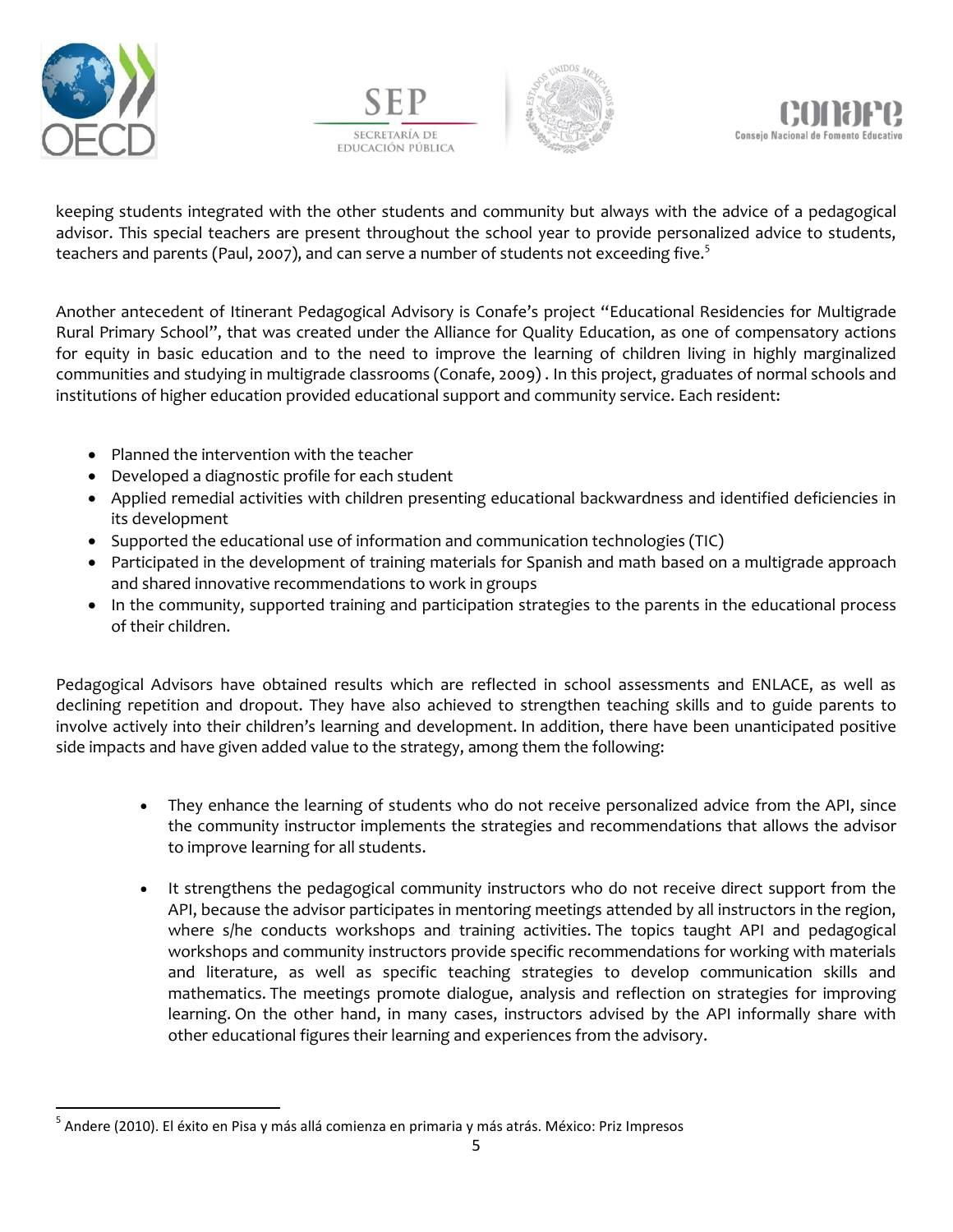







- It fosters personal and professional development of community instructors. The API, as an experienced college graduate, advises and guides young instructors about how to work up their skills and show them better practices that generates a continuous process of professional development: they share experiences, tactics and new ways to improve their classroom practice.
- It reconstructs the social fabric by promoting inclusive and democratic involvement of all members of the community. Through direct and indirect actions, the API facilitates collaborative work in the community for the benefit of education and improving the quality of life.
- It enriches the training of API, under the experience and the implementation advisory process in the three aspects contribute significantly to the development of their teaching skills.

Although the strategy focuses on the educational aspects of schools, children improve their quality of life by receiving better attention from the instructors and parents, mainly through close communication which fosters emotional development of children, improved hygiene and feeding, as well as the reduction of violence towards them.

Due to the positive results in the implementation of the strategy, the API has joined Conafe as a teacher figure that will enrich institutional contributions in the search for a quality education for all with emphasis on communities that are more economically disadvantaged.

In summary, API is an innovative proposal applicable to any form of basic education, which helps to move towards a quality education with equity. As an innovation program designed and operated by Conafe, has shown advantages to educational services of the regular system.

# **3.2. Tracking and monitoring mechanisms**

To accompany the API educational work in communities, Conafe take actions as:

- 1. API makes bimonthly reports about their pedagogical intervention in the communities where they are assigned.
- 2. Reports State Tracking. Referred reports contain relevant details on the implementation and operation of each stage. Each of the reports has an established scheme and covers a period of strategy execution.
- 3. Monitoring communities. For actions prey monitoring visits by Operation and Monitoring Coordinators, Academics and Regional coordinators or trainers guardians to advise their respective APIs in educational services.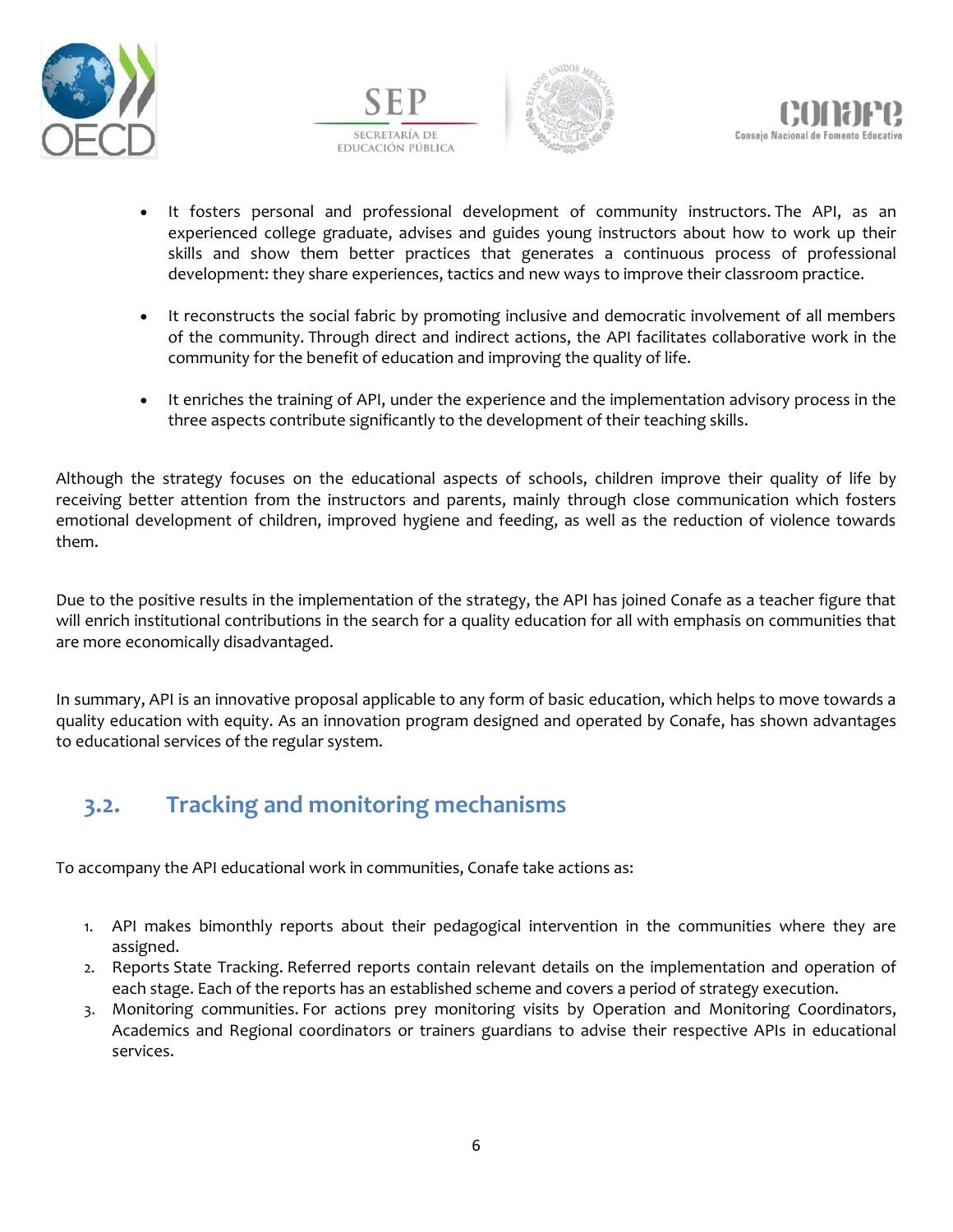







Through monitoring, Conafe has been improving implementation of the strategy, as well as educational content of the support materials.

### **3.3. Evaluation Mechanisms**

Conafe has established evaluation mechanisms for different levels of implementation: national, regional and community. These tracking and monitoring activities are carried out at specific times covering the entire advisory process, and provide relevant information to know what happen during the scholar year.

# **3.3.1.National Level**

The API team carries out various actions to assess the achievements and progress of the strategy, including:

**Qualitative Evaluation:** It takes place at the end of the strategy with an evaluation workshop where the API presents the results of his/her advice in three areas in order to recover the experiences and lessons learned by the state of the various figures involved.

**Focus groups:** to know the opinion of the APIs, regarding the operation of the strategy, materials used for their advice, identify strengths and weaknesses and proposals for improvement.

**Quantitative Evaluation:** Analysis of the results obtained by schools advised in the previous period against the cycle which was addressed by the API, in order to detect the impact of the strategy on the beneficiary schools.

**Assessment strategy and beneficiary satisfaction:** Application of questionnaires to APIs; community instructors, mothers, parents or guardians, and pupils who received advisory.

All information generated in these analysis processes are compiled into a national report that provides operational and pedagogical recommendations that are incorporated in the following school year. It is also shared with all states to consider the successful experiences in other contexts and improve the implementation in their educational services.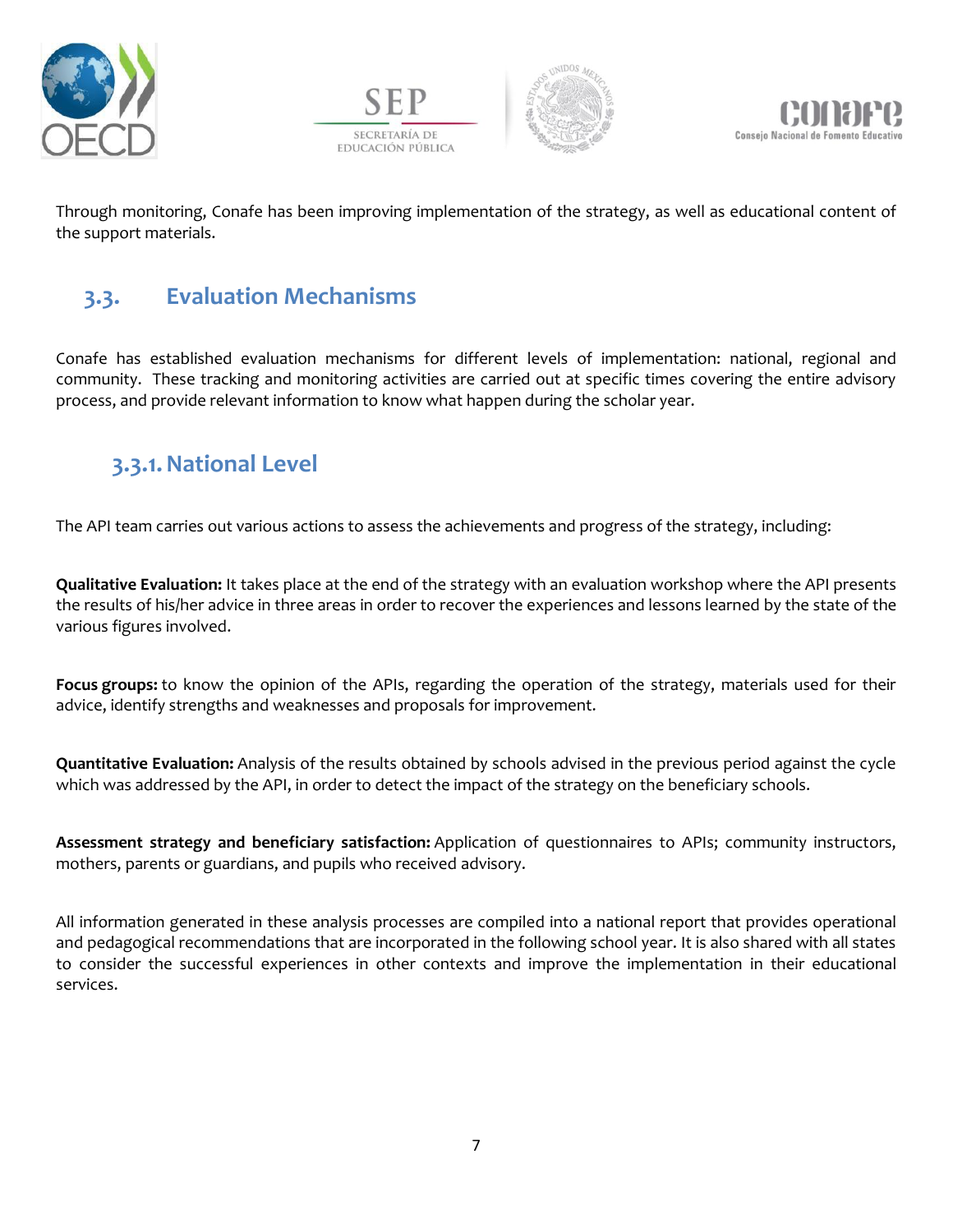







#### **3.3.2. State and regional Level**

In order to know the progress in pedagogical work of Conafe's educational figures, states organized "tutoring meetings" involving the API, who present and review their reports and intervention plans with the Academic Coordinator in the region.

Specific topics are selected of these reports during meetings to reinforce training of community instructors (including those not receiving direct support API). In these "tutoring sessions", the API imparts educational workshops and provides specific recommendations to community instructors for working with various materials, as well as teaching specific strategies to develop communication and mathematics skills. These meetings promote dialogue, reflection and feedback.

### **3.3.3. School and Community Level**

At school level, the API performs an analysis of the diagnostic assessment to identify student difficulties that are causing their academic lag. Based on these findings, he/she conducts bimonthly assessment to verify that the intervention is appropriate or whether it is necessary to redesign the intervention plan.

At the end of the school year, the API makes a comparative analysis of results by student to detect the progress and achievements of the advisory that reports to parents and Academic Coordinator.

# **4. Context**

API is instrumented in community primary services, rural and indigenous of Conafe in localities that meet the following criteria:

- Primary Community Services with National Assessment of Academic Achievement of Schools ENLACE insufficient achievement greater than 30%.
- With 6 or more elementary students at the beginning of the school year.

Since 2009, according to monitoring reports, this was the context where the APIs started their advisory:

Communities: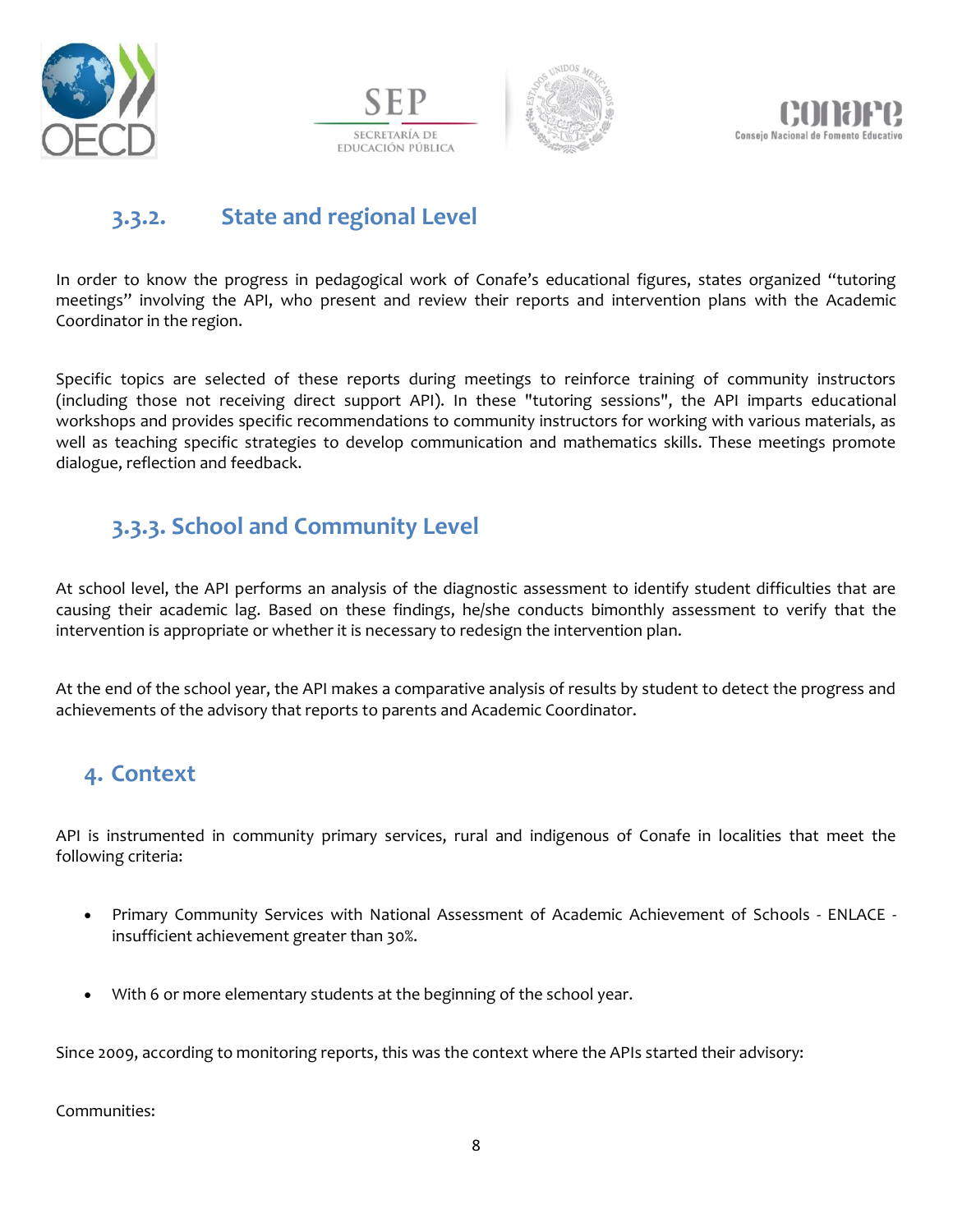







- High index of social backwardness
- In some cases, management of indigenous language (in Chiapas, Chihuahua, Guerrero, Oaxaca and San Luis Potosí recurrently raised the issue of the difficulties associated with the indigenous language)
- Located in remote areas
- Very small classrooms for number of students and few material
- Insufficient training
- High degree of absenteeism in the classroom (because the students help their parents in farm work and home)

#### Students:

- Poor academic performance (high dropout rates, failure and repetition, and low rates of discharge terminal efficiency of basic education)
- Difficulties in reading comprehension and reflection on language
- Little interest in school activities
- Poor diet (malnutrition)
- Students with special educational needs
- Physical violence, emotional or psychological
- Some students in levels II and III primary school could not read or write

Community Instructors:

- Unstructured planning processes,
- Difficulties in preparing teaching materials or to use Conafe's materials
- Trouble handling student discipline
- Poor management in the classroom literacy environments
- Lack of domain of the educative programs methodology and academic contents
- Poor engagement with community members

#### Families:

- Some parents and relatives showed disinterest in their children's learning
- Little support towards children's homework and school activities
- Poor attendance at school events and scheduled meetings
- Some parents did not accept the strategy in your community
- Alcohol problems or conflicts for various reasons (political preference, religious and family situations)
- Absence of a father figure for labor issues (migration)
- Food extreme poverty of some families (they need to involve everyone at work to sustain the household)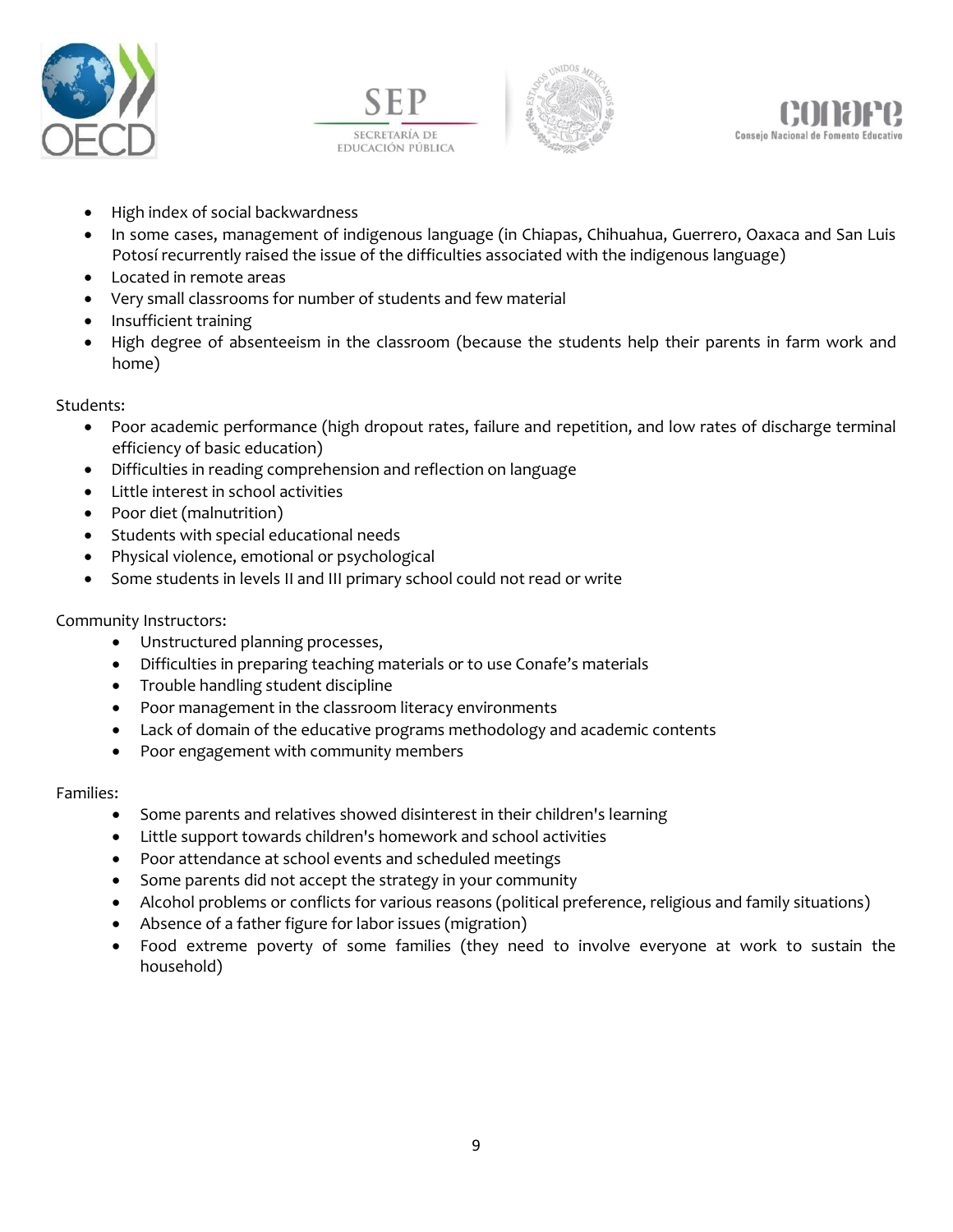







#### **5. Resources**

The strategy has been funded mainly from budgetary resources allocated to Conafe from local government since its beginnings at 2008 , API main operating expense is for training of advisors, design and development of educational an teaching materials, payment of financial support to advisors, as well as operational assessment.

From 2011, API is a subcomponent of Conafe's Family and School Project, financed by World Bank. Thus, part of the goal has been financed by this organism until June 2013. Since then, API resources are provided completely by Mexican government, including 2, 099 API will be in Conafe's services and 944 API in basic education general schools.

#### **6. Developments over time**

During the first three years of implementation of the strategy, the API developed the intervention in primary and secondary level community services and in some cases "shared classroom<sup>6</sup>". As of the 2011-2012 school year according to the results of the learning of children in the greatest impact was achieved in the primary level, it was decided to focus the API intervention at this level.

In 2012 - 2013, Conafe extended API attention to third-grade students in preschool, in case there was preschool level in assigned communities. The third grade students are attended by API to achieve the skills of the learning expected as the graduate profile of this educational level and transit to the next educational level in a most successful way.

The following table shows the development of the strategy, in the five years it has been operating:

#### **Table 1: Development over time**

| Concept | <b>School</b>         | <b>School</b>         | <b>School</b>         | <b>School Year</b>                                              | <b>School Year</b>                                             | <b>School Year</b>                                        | <b>School Year</b>                                              | School Year 1                                                  |
|---------|-----------------------|-----------------------|-----------------------|-----------------------------------------------------------------|----------------------------------------------------------------|-----------------------------------------------------------|-----------------------------------------------------------------|----------------------------------------------------------------|
|         | Year<br>2008-<br>2009 | Year<br>2009-<br>2010 | Year<br>2010-<br>2011 | 2011-2012<br><b>APIS</b><br><b>COMMUNITY</b><br><b>SERVICES</b> | 2011-2012<br><b>APIS</b><br><b>GENERAL</b><br><b>EDUCATION</b> | 2012-2013<br><i><b>COMMUNITY</b></i><br><b>SERVICES</b> ) | 2013-2014<br><b>APIS</b><br><b>COMMUNITY</b><br><b>SERVICES</b> | 2013-2014<br><b>APIS</b><br><b>GENERAL</b><br><b>EDUCATION</b> |
|         |                       |                       |                       |                                                                 |                                                                |                                                           |                                                                 |                                                                |

 $^6$  Shared classroom: preschool and primary level sharing the same classroom

 $\overline{a}$ 

<sup>\*</sup> Approximate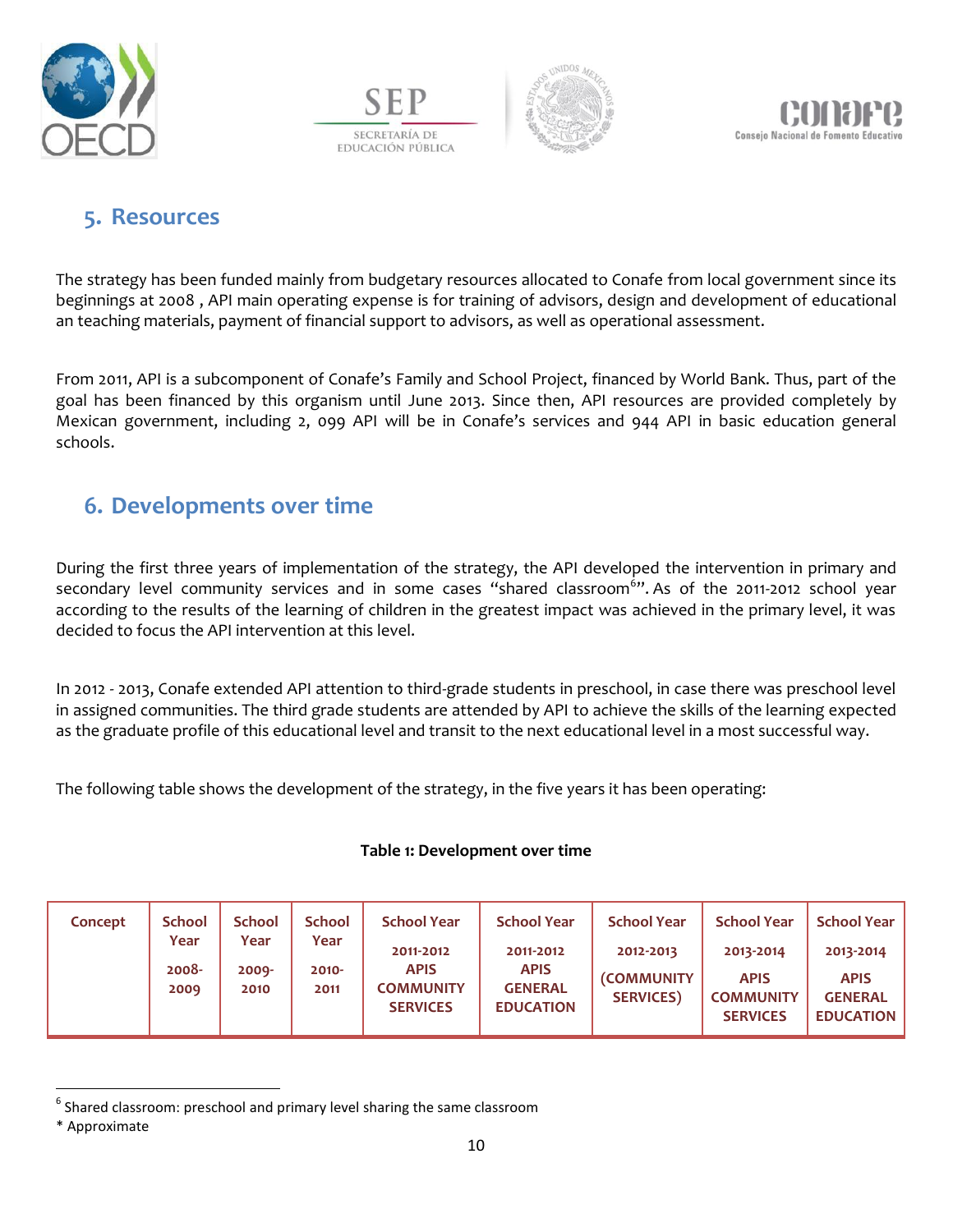





| Participant<br><b>States</b>   | 1     | 11    | 14     | 14     | 16      | 31     | 31       | 8      |
|--------------------------------|-------|-------|--------|--------|---------|--------|----------|--------|
| API<br><b>Achieved</b><br>Goal | 102   | 222   | 554    | 557    | 1,830   | 1,980  | $2,099*$ | $944*$ |
| Number of<br><b>Schools</b>    | 206   | 478   | 1,139  | 1,114  | 3,622   | 3,906  | $4,198*$ | $470*$ |
| <b>Students</b>                | 1,380 | 6,343 | 15,279 | 14,548 | 123,072 | 42,549 | 50,000*  | 8,000  |

**\* Goal set at the beginning of the school year**

#### **7. Future Steps**

While the strategy has secured its primary implementation services, this year started a pilot project in some secondary schools in different states as San Luis Potosí or Yucatán. These schools are selected for its high dropout rate and failure. The selected APIs have particular expertise in telesecondary, spanish or math. This pilot project will be closely monitored and evaluated by comparing results with a control group of 10 communities with the same features that are benefited (single instructor, low academic performance, etc.)

In 2013-2014 school year, federal resources —from another less successful actions— were reoriented for the strategy to be implemented again in primary schools multigrade of regular system, where API work with qualified and experienced teachers but with the main problems identified (low academic performance, etc.). The goal set by the end of the school year is 944 API.

#### **8. Possible factors that impede success and spread of the initiative**

The main factor preventing expansion of the strategy is the lack of resources and the consequences of the lack of them. By this, we mean that more resources are needed to 1) expand the goal 2) increase support for young people to participate as API (not changed since 2008 that initiated the strategy) 3) give more field tracking 4) increase training time to APIs and their trainers, among others.